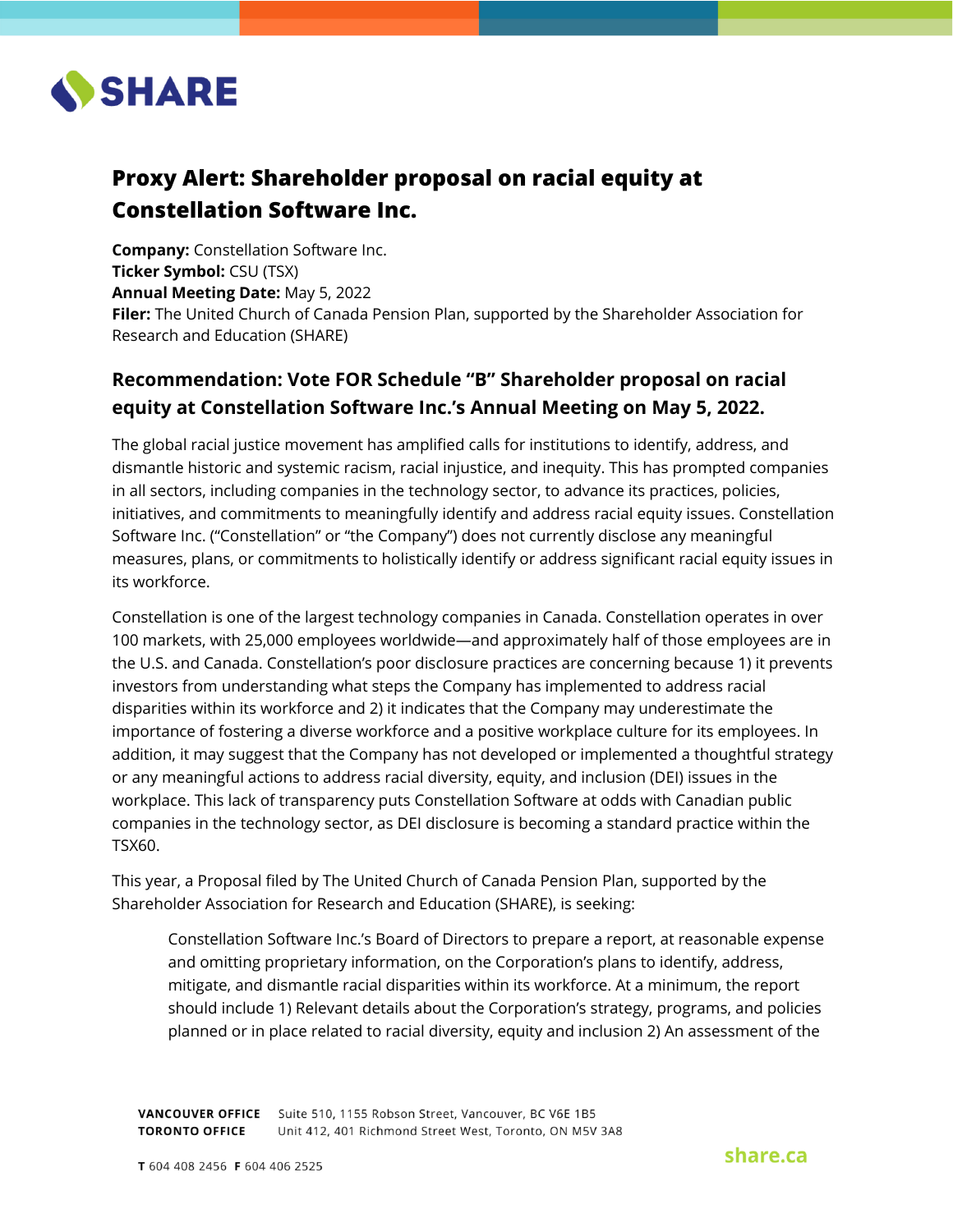program's effectiveness, through the disclosure of any relevant goals, metrics, and trends related to racialized employees.

## **SHARE's recommendation and rationale**

Racial equity issues are prevalent in the technology sector, including but not limited to the lack of racial and ethnic representation, the racial pay gap, and significant barriers for racialized workers, which all represent significant reputational, financial, operational, and legal risks to the Company and its shareholders. If there is no proper oversight and transparency on how the Company plans to identify and address such issues, this may impact shareholders' long-term value.

In Constellation's opposition statement to the Proposal, the Company states that it has a commitment to "dismantle any racial disparities in the workforce, and indeed to prevent such disparities from arising in the first place." However, *this statement is not supported by any meaningful action or transparent disclosure or reporting from the Company*. Constellation's current practices are not only contrary to leading practices on racial equity and DEI but are not aligned with its peers in the technology sector. The only way shareholders can be confident that Constellation's actions are actively and meaningfully advancing and promoting racial equity in its workforce is through transparent reporting and disclosure practices.

The Company highlights that it believes the best way for it to dismantle any racial disparities in its workforce "is to continue to follow its longstanding decentralized structure and culture of autonomy rather than change to a centralized approach with policy directives emanating from the Board or corporate headquarters." *However, this Proposal does not ask the Company to change its business philosophy* to adopt a centralized approach. Rather, *this Proposal asks the Company to provide meaningful disclosure and reporting* on its plans to identify, address, mitigate, and dismantle racial disparities within its workforce. Disclosure and reporting on Constellation's current racial equity plans and strategies will allow investors to identify where the Company is lagging in comparison to leading practices, as well as with its peers. Disclosure and reporting will also provide shareholders with an opportunity to assess the merit of the Company's efforts.

Constellation also "believes that this organizational structure and related culture of autonomy are substantial competitive advantages that have conferred considerable value on the Corporation and all its constituents, including shareholders and employees alike, for decades." This Proposal highlights the historic and systemic racial equity issues that have persisted in the U.S. and Canadian technology sector. While Constellation believes that its current organizational structure and related culture of autonomy have been sufficient for decades, this does not mean that its current structure is sufficiently mitigating increasing risks that racial equity and DEI issues may pose. Additionally, although Constellation believes that its current operations have conferred considerable value, advancing racial equity can also translate into significant [economic and financial](https://www.wsj.com/articles/the-business-case-for-more-diversity-11572091200) [benefit](https://missioninvestors.org/sites/default/files/resources/Business%20Case%20for%20Racial%20Equity%202018.pdf) for the Company and its shareholders. Advancing racial equity at Constellation, therefore, should not go against the Company's current business structure, but rather support and work in parallel with existing operations and structures.

As one of the largest technology companies in Canada, it is important for Constellation to demonstrate leadership and management standards that encompass leading practices on racial